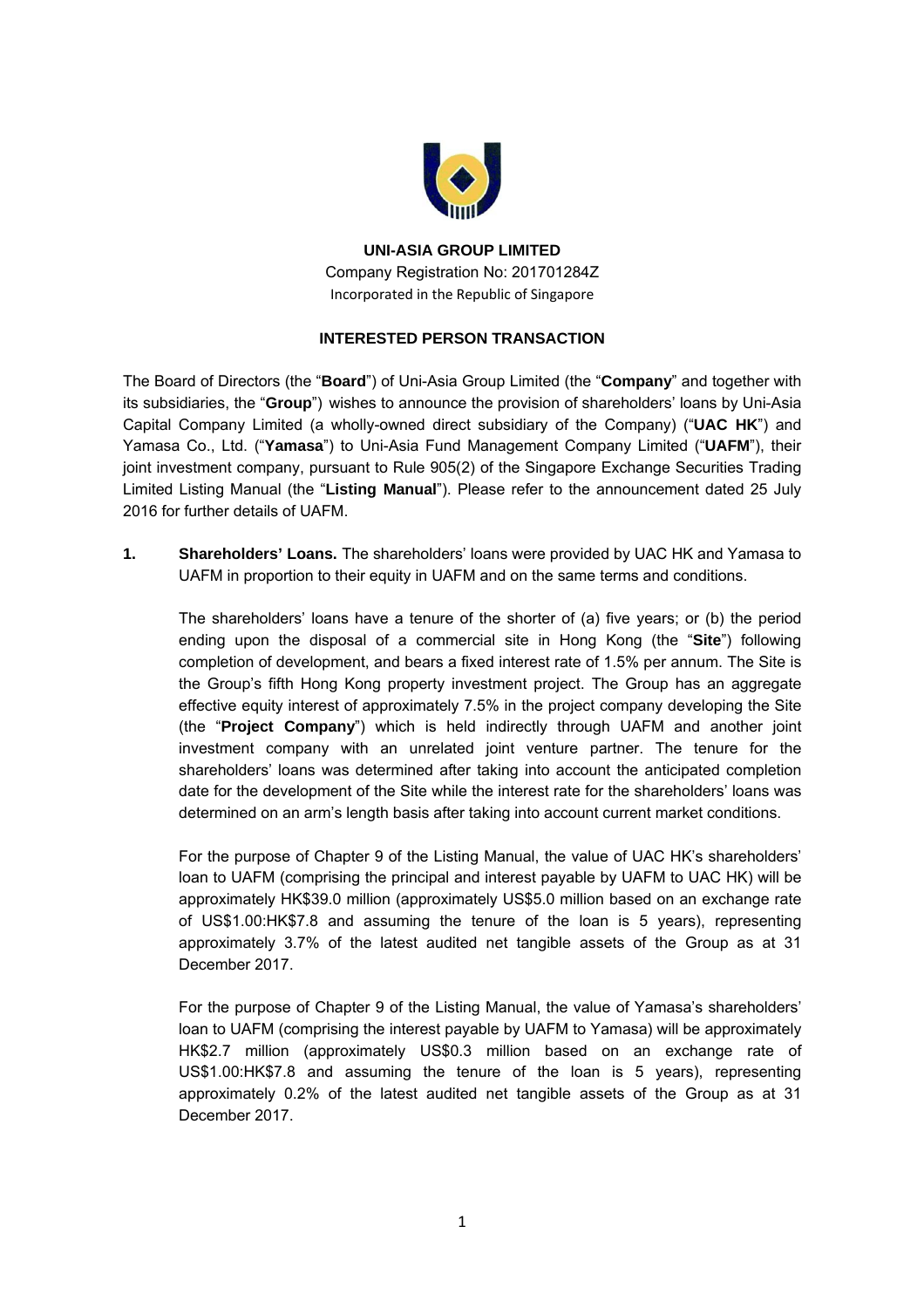The shareholders' loans are for funding UAFM's proportionate contribution to the capital expenditure requirements of the Project Company for the development of the Site. As a shareholder of UAFM, UAC HK will in turn benefit from UAFM's participation in the development of the Site as a shareholder of the Project Company. The interest rate for the shareholders' loans was determined on an arm's length basis after taking into account current market conditions. The process of obtaining such loans is also shorter and more cost-effective as compared to raising money from the capital markets.

**2. Chapter 9 of the Listing Manual.** Yamasa has a deemed shareholding interest of 33.46% in the Company and would be regarded as an "interested person" of the Company in accordance with Chapter 9 of the Listing Manual. Any transaction entered into by UAC HK (being a subsidiary of the Company) with UAFM (being a 50% owned associate of Yamasa) would be deemed to be an interested person transaction in accordance with Chapter 9 of the Listing Manual. In addition, any transaction entered into by UAFM (being also a 50% owned associate of the Company over which the Group and its interested person(s) has control) with Yamasa would also be deemed to be an interested person transaction in accordance with Chapter 9 of the Listing Manual. Accordingly, the shareholders' loans would constitute "interested person transactions" for purposes of the Listing Manual.

Pursuant to Rule 916(3) of the Listing Manual, the provision of a loan to a joint venture with an interested person is not required to comply with Rule 906 of the Listing Manual (relating to shareholders' approval) if:

- (a) the loan is extended by all joint venture partners in proportion to their equity and on the same terms;
- (b) the interested person does not have an existing equity interest in the joint venture prior to the participation of the entity at risk in the joint venture; and
- (c) the issuer confirms by an announcement that its audit committee is of the view that:
	- (i) the provision of the loan is not prejudicial to the interests of the issuer and its minority shareholders; and
	- (ii) the risks and rewards of the joint venture are in proportion to the equity of each joint venture partner and the terms of the joint venture are not prejudicial to the interests of the issuer and its minority shareholders.

In this regard, the Audit Committee of the Company is of the view that (i) the risks and rewards of the joint venture with Yamasa are in proportion to the equity of UAC HK and Yamasa in UAFM and the terms of the joint investment agreement entered into between UAC HK and Yamasa in relation to UAFM are not prejudicial to the interests of the Company and its minority shareholders; and (ii) the provision of the shareholders' loans is not prejudicial to the interests of the Company and its minority shareholders.